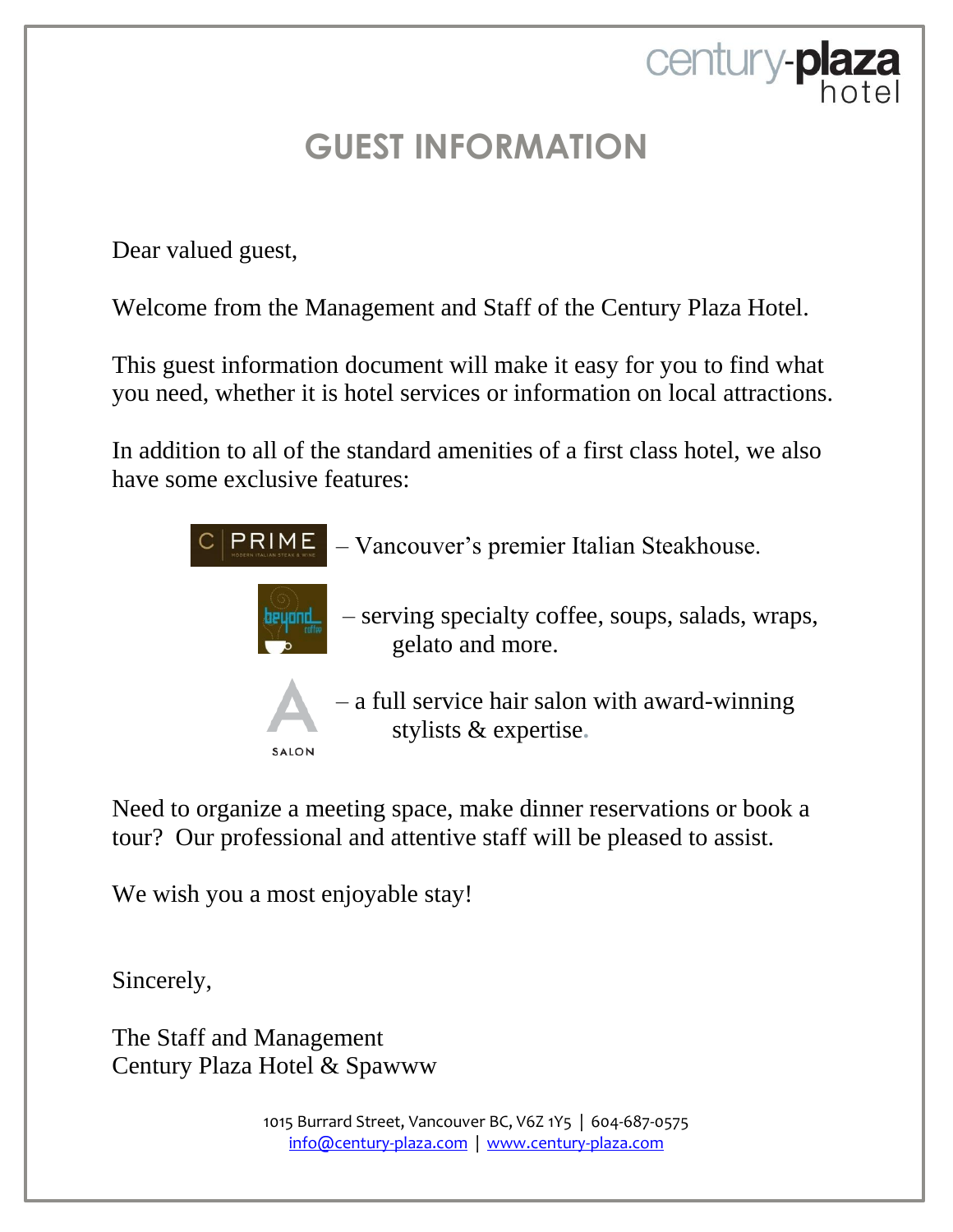#### **Airline Information**

#### **Website Phone**

Air China [www.airchina.ca](http://www.airchina.ca/) Dial 9-604-685-0921 Air France [www.airfrance.ca](http://www.airfrance.ca/) Dial 9-1-800-667-2747 Air India [www.airindia.com](http://www.airindia.com/) Dial 9-1-800-625-6424 Air New Zealand [www.airnewzealand.ca](http://www.airnewzealand.ca/) Dial 9-604-606-0150 Air Transat [www.airtransat.ca](http://www.airtransat.ca/) Dial 9-1-866-847-1112 Alaska Airlines [www.alaskaair.com](http://www.alaskaair.com/) Dial 9-1-800-252-7522 American Airlines [www.aa.com](http://www.aa.com/) Dial 9-1-800-433-7300 British Airways **WWW.britishairways.com** Dial 9-1-800-247-9297 Cathay Pacific [www.cathaypacific.com](http://www.cathaypacific.com/) Dial 9-604-606-8808 China Airlines [www.china-airlines.com](http://www.china-airlines.com/) Dial 9-604-682-6777 Delta Airlines [www.delta.com](http://www.delta.com/) Dial 9-1-800-225-2525 Fiji Airways [www.fijiairways.com](http://www.fijiairways.com/) Dial 9-1-800-227-4446 Finnair [www.finnair.com](http://www.finnair.com/) Dial 9-1-877-496-4815 Harbour Air [www.harbourair.com](http://www.harbourair.com/) Dial 9-604-274-1277 Helijet [www.helijet.com](http://www.helijet.com/) Dial 9-1-800-665-4354 Japan Airlines [www.jal.com](http://www.jal.com/) Dial 9-1-800-525-3663 Korean Airlines [www.koreanair.com](http://www.koreanair.com/) Dial 9-1-800-438-5000 K.L.M. Royal Dutch [www.klm.com](http://www.klm.com/) Dial 9-1-866-434-0321 Lufthansa [www.lufthansa.com](http://www.lufthansa.com/) Dial 9-1-800-563-5954 Malaysia Airlines [www.malaysiaairlines.com](http://www.malaysiaairlines.com/) Dial 9-1-800-552-9264 Philippine Airlines [www.philippineairlines.com](http://www.philippineairlines.com/) Dial 9-1-800-435-9725 Qantas Airlines [www.qantas.com](http://www.qantas.com/) Dial 9-1-800-227-4500 Singapore Airlines [www.singaporeair.com](http://www.singaporeair.com/) Dial 9-604-689-1223 United Airlines [www.united.ca](http://www.united.ca/) Dial 9-1-800-241-6522 WestJet [www.westjet.com](http://www.westjet.com/) Dial 9-1-800-538-5696

century-plaza

hotel

Air Canada [www.aircanada.ca](http://www.aircanada.ca/) Dial 9-1-888-247-2262

(Phone numbers are subject to change. Please dial '0' for assistance.)

#### **Airport Transportation**

There are several options available for Airport Transportation. Please check with the Front Desk for assistance...........................................................................Dial 5684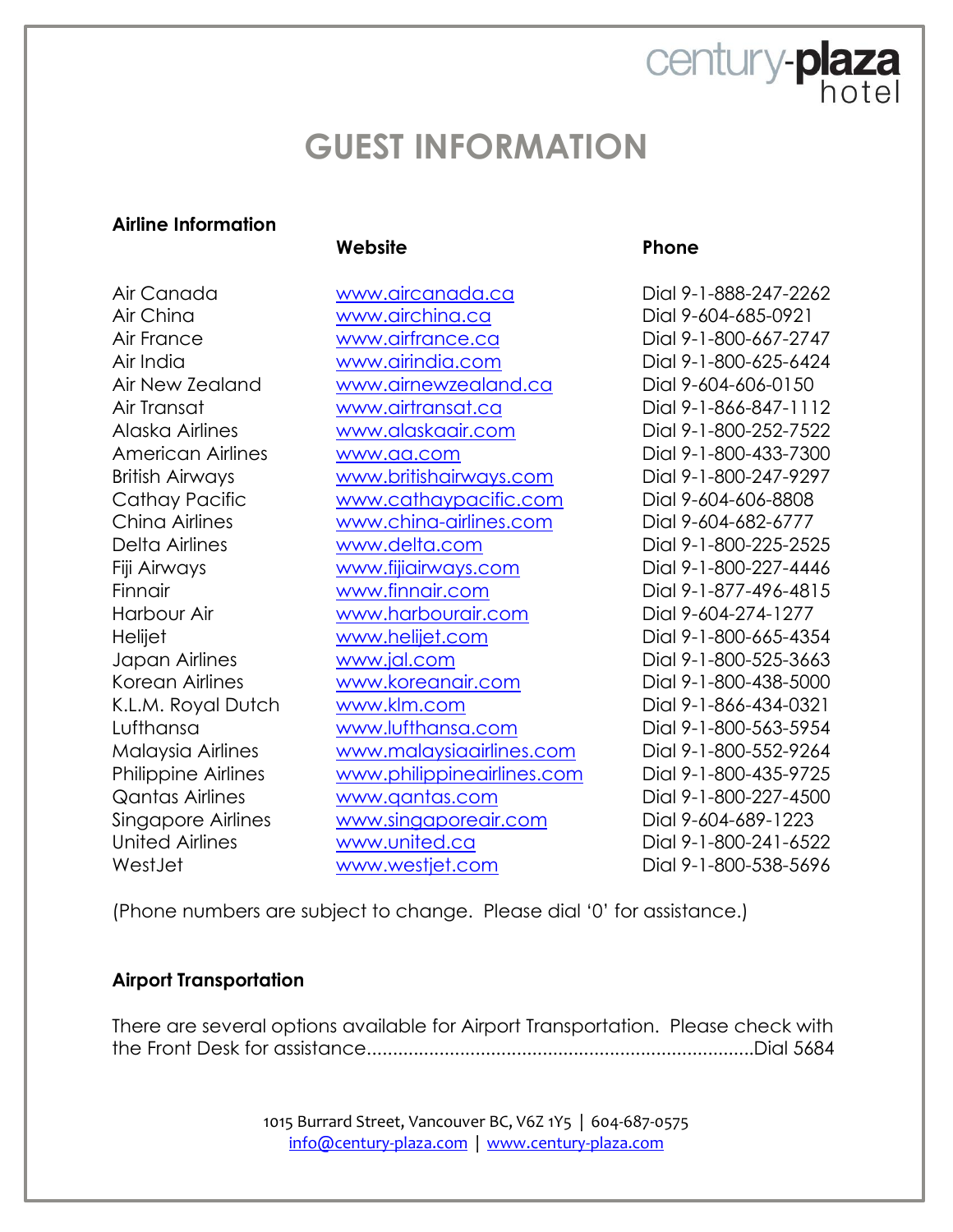century-plaza

#### **ATM**

For cash withdrawals, the closest ATM is located at: Marketplace IGA: 110 – 909 Burrard Street (1.5 blocks away).

#### **Baby Sitting**

Please Inquire with Front Desk for local services….........................................Dial 5684

#### **Baby Playpens**

|  |  | Available free of charge from Housekeeping. Advance reservations may be |  |
|--|--|-------------------------------------------------------------------------|--|
|  |  |                                                                         |  |

#### **Banking Services**

Scotiabank: 970 Burrard Street ....................................................Dial 9-604-668-2160 RBC Royal Bank: 1010 Hornby Street ..........................................Dial 9-604-665-5138 TD Canada Trust: 1200 Burrard Street .........................................Dial 9-604-654-3572 BMO Bank of Montreal: 401 West Georgia Street .....................Dial 9-604-665-7265

#### **Banquet & Convention Facilities**

Up to 300 guests may be accommodated in our Burrard Ballroom. We also have boardrooms and meeting space available. Please contact the Catering office on the P2 level .....Dial 5624

#### **Bellman**

Located in the Lobby……………………………………………………………….Dial 5684

#### **Bicycles**

Information on nearby bicycle rental shops is available at our Front Desk, who can also provide information on nearby bike lanes and routes ...............Dial 5684 For your convenience, a bicycle rack is installed next to the Comox Street parkade entrance.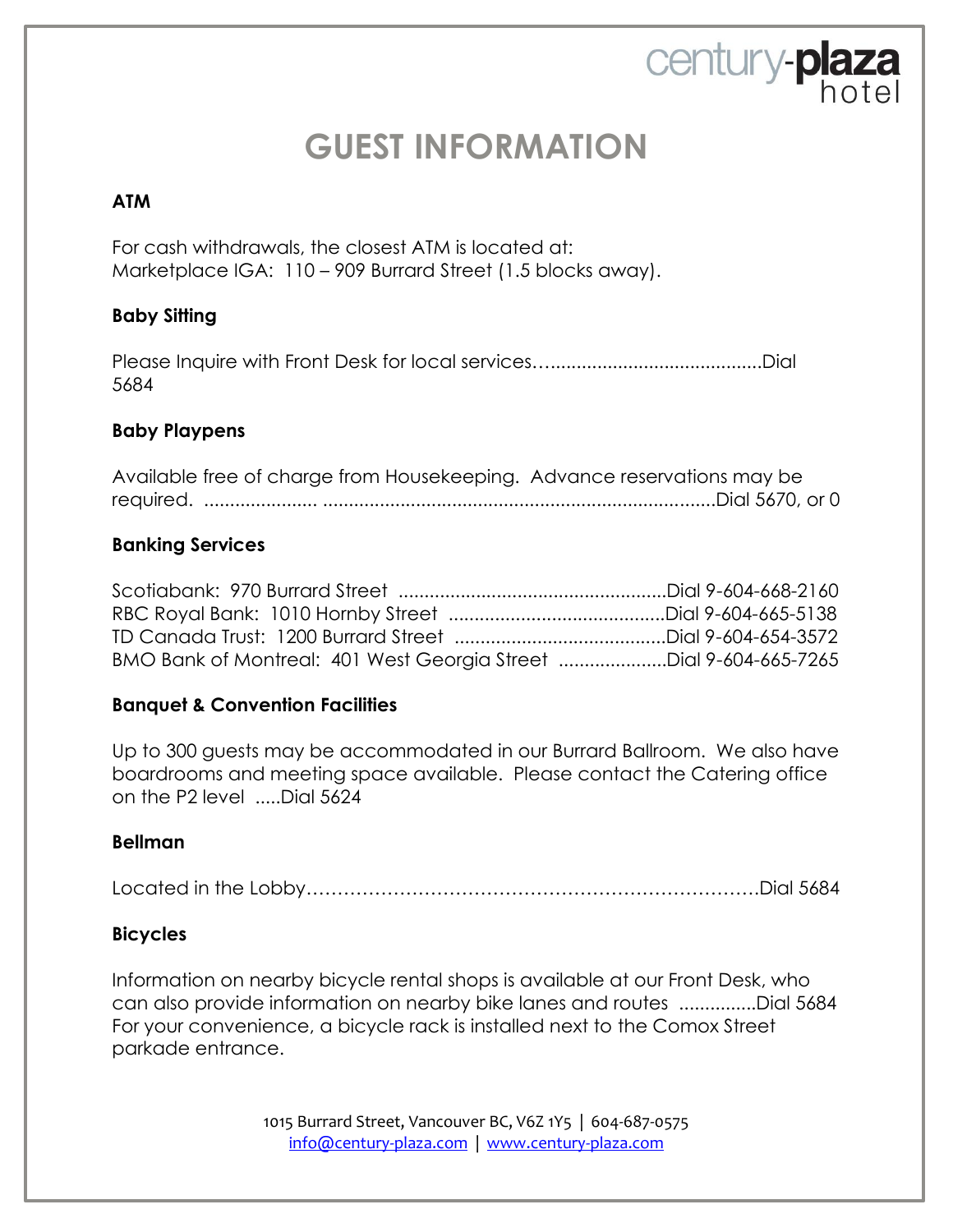century-plaza

#### **Business Center Services**

A 24 hour complimentary computer and printer is located in our Guest Amenity Room, on the 5th Floor. Faxing and photocopying is also available from our Front Desk .........................................................................................................Dial 5684

#### **Check Out Time**

Check Out Time is 11:00 am. Please contact the Front Desk to inquire about a late check out. Charges will apply. The bellman can assist in providing luggage storage .............................................................................................................Dial 5684

#### **Churches**

| Anglican: Christ Church Cathedral, 690 Burrard Street Dial 9-604-682-3848 |  |
|---------------------------------------------------------------------------|--|
| Baptist: First Baptist Church, 969 Burrard Street Dial 9-604-683-8441     |  |
| Jewish Synagogue: Temple Sholom, 7190 Oak Street Dial 9-604-266-7190      |  |
| Roman Catholic: Holy Rosary, 646 Richards Street Dial 9-604-682-6774      |  |
| United: St. Andrew's-Wesley, 1012 Nelson Street Dial 9-604-683-4574       |  |

#### **Cinemas**

Scotiabank Theatre: 900 Burrard Street…....................................Dial 9-604-630-1407 International Village Cinemas: 88 West Pender…......................Dial 9-604-806-0799 More cinema information is available online: [www.cinemaclock.com](http://www.cinemaclock.com/)

#### **Concierge**

Our Front Desk staff provides Concierge services 24 hours a day ............Dial 5684

#### **Currency Exchange**

The Front Desk will exchange limited amounts of U.S. currency for Canadian funds. Please inquire at the Front Desk for current exchange rates .........Dial 5684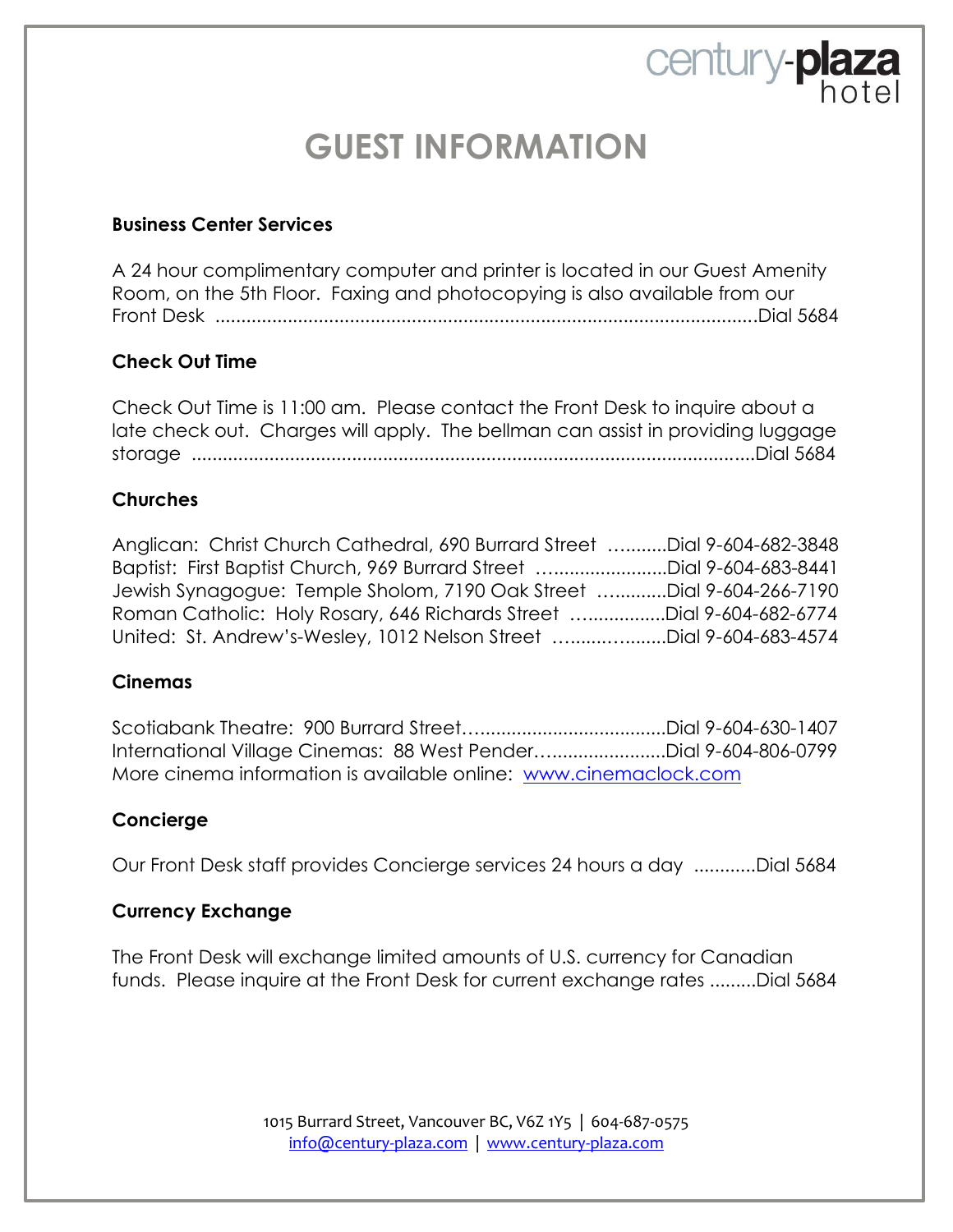century-plaza

#### **Doctor**

Medical attention is available at all times in St. Paul's Hospital Emergency, located directly across from our Comox Street entrance …............................Dial 0

#### **Drug Stores / Pharmacies / Chemists**

Pharmasave: 1160 Burrard Street …............................................Dial 9-604-669-7700 Shoppers Drug Mart: 1125 Davie Street (open 24 hours)….......Dial 9-604-669-2424 London Drugs: 1187 Robson Street ….........................................Dial 9-604-448-4819

#### **Dry Cleaning & Pressing**

Dry cleaning and laundry is picked up before 8:00 am and will be returned the same day. Laundry bags are available at the Front Desk, and also in your dresser drawer or closet. Please fill out the slip and leave laundry with the Front Desk or the Bellman ......................................................................................................Dial 5670

#### **Emergency**

Please call the Operator by dialing '0', or dial 9-911 from your phone.

#### **Fire Exits**

Stairwells are situated at the end of each hallway. Do not use the elevator if there is a fire. Refer to emergency exit plans on back of your room door.

#### **Fitness Centre (CURRENTLY CLOSED DUE TO COVID-19)**

Located on the LL (Lower Lobby) level, open 24 hours. Features a selection of free weights, treadmills, elliptical machines, stationary bikes and more. Your room key is required to access. Towels are provided, and all minors must be accompanied by an adult.

#### **Fire & Safety Tips**

Please refer to "Fire & Safety Tips" page, toward the back of this directory.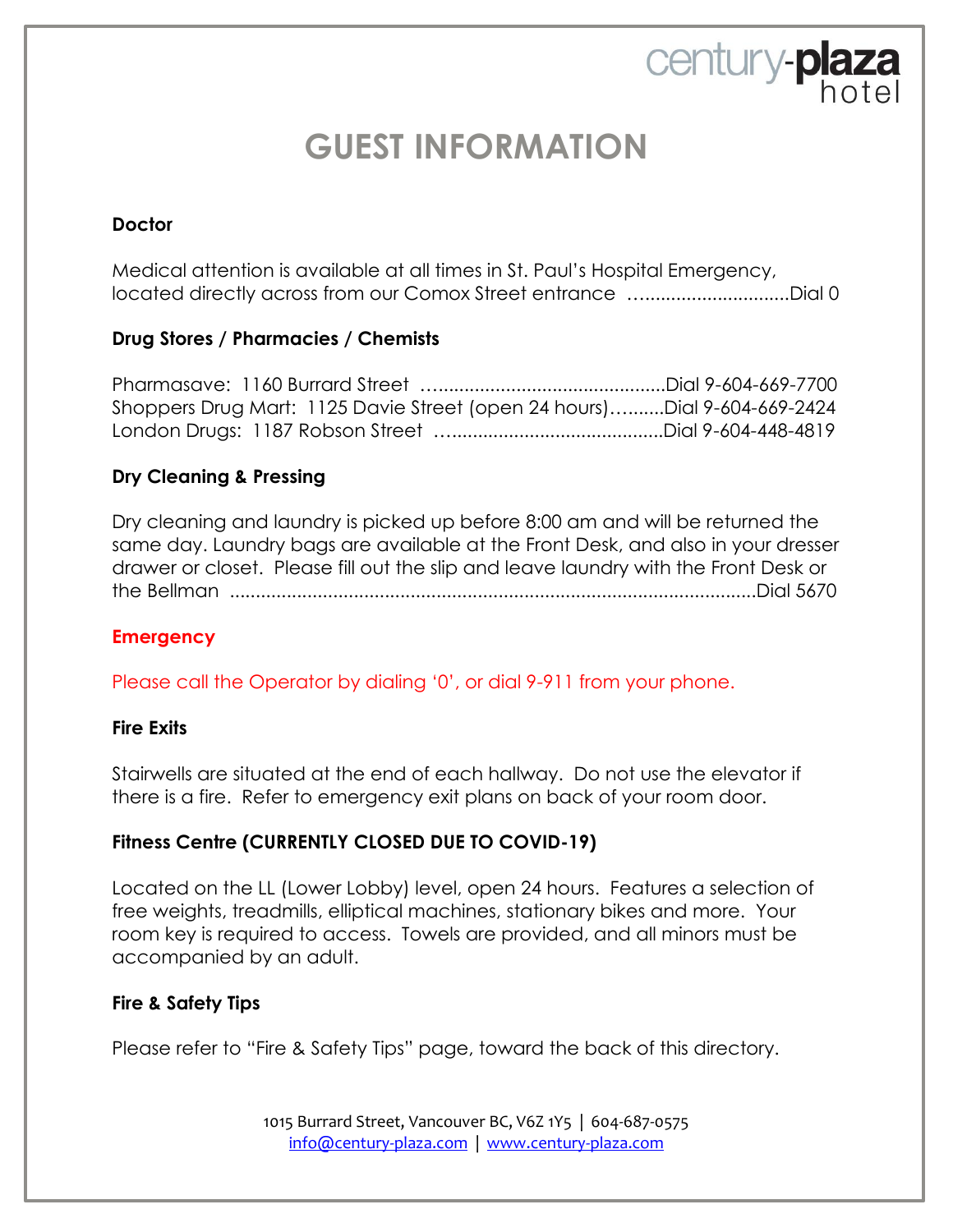century-plaza

#### **Guest Amenity Room**

Located on the 5th floor. Amenities include laundry, internet, ice machine, television, seating area, and coffee station. Your room key is required to access. Open 24 Hours.

#### **Grocery Stores**

Marketplace IGA: 110 – 909 Burrard Street …...........................Dial 9-604-605-0612 Independent Grocer: 1255 Davie Street …...............................Dial 9-604-688-0911

#### **Housekeeping**

Extra items such as pillows, towels, blankets, dishes and more are available upon request from our Housekeeping department …….......................................Dial 5670

#### **Ice**

Ice is available on the 5<sup>th</sup> floor, in our Guest Amenity Room. Your room key is required to access.

#### **Internet Access**

A complimentary kiosk is available on the 5th floor, in our Guest Amenity Room.

#### **Laundry Facilities**

Located on the 5th floor, in our Guest Amenity Room. Open 24 hours. Detergent and fabric softener is available for purchase.

#### **Lost & Found**

| Please Inquire with our Housekeeping department, between the hours of |  |
|-----------------------------------------------------------------------|--|
|                                                                       |  |

#### **Mail**

The nearest postal outlet: Shoppers Drug Mart, at 1125 Davie Street. For additional mail information, please contact the Front Desk ................Dial 5684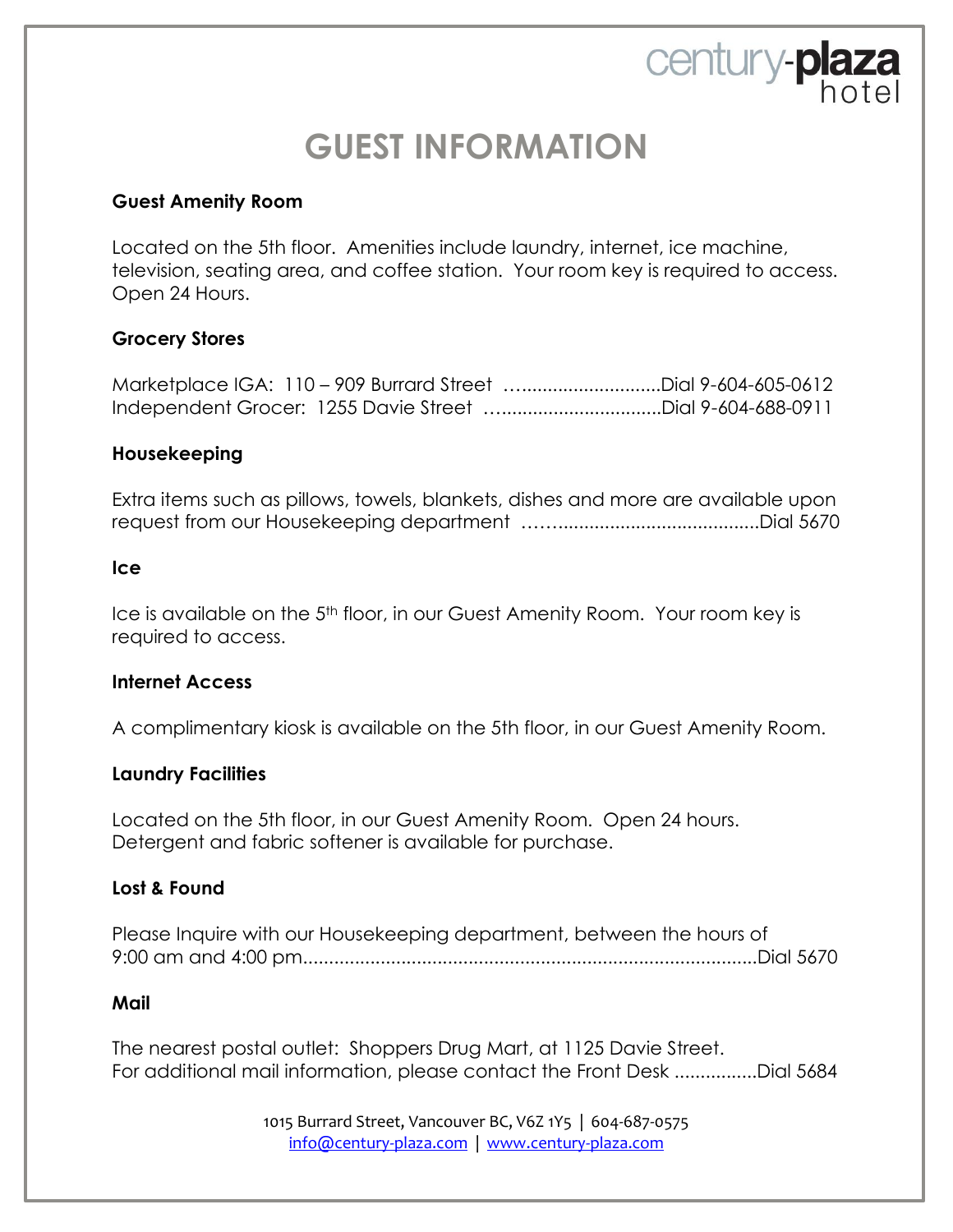century-plaza

#### **Managers**

#### **Messages**

| Your telephone lamp will be flashing when there is a message waiting for you |  |
|------------------------------------------------------------------------------|--|
|                                                                              |  |

#### **Movies**

A selection of movies is available in every room. Each movie is an additional charge, and charges are incurred the moment you have selected the viewing. Refunds cannot be given once a selection is made.

#### **Parking**

A gated, covered public parking lot attached to the hotel is available. Please do not leave any valuables in your vehicle, as the hotel does not assume responsibility or liability for damage or loss. Your hotel room key is required to access the gated lot.

Please call the Front Desk for parking rates .................................................Dial 5684

#### **Restaurants**



| Located on the Lobby level. Vancouver's hottest eatery, serving delicious |  |
|---------------------------------------------------------------------------|--|
|                                                                           |  |



Located on the Lobby level for a variety of salads, sandwiches, dessert, gelatos and more …......................................................................................................Dial 5672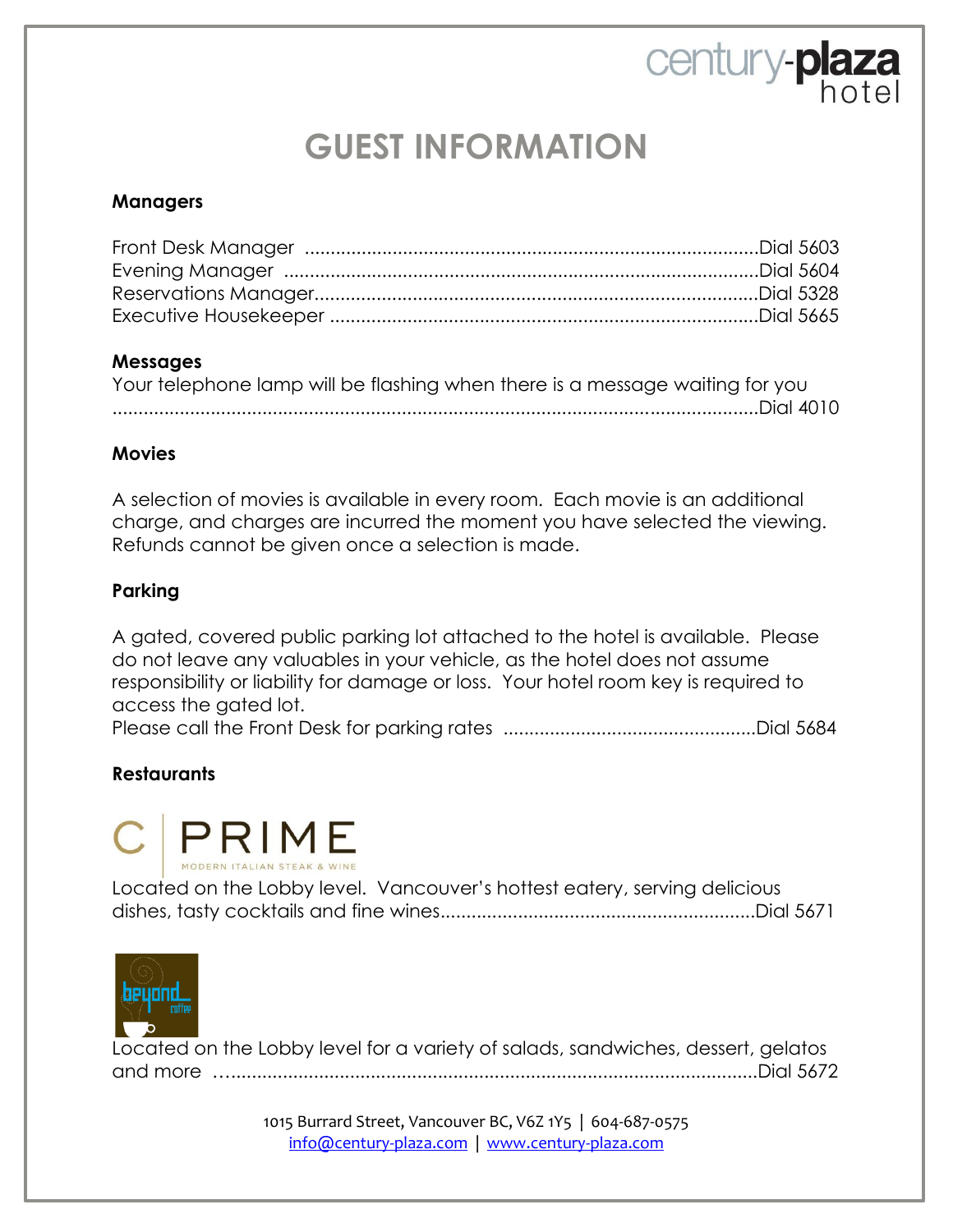century-plaza

#### **Room Service**

Please visit [www.cprime.ca](http://www.cprime.ca/) and click the "Menus" section for our current menu offerings, and hours of operation .Please note the delivery charge indicated on the menu prior to ordering .............................................................................Dial 5684

#### **Safety Deposit Boxes**

Available at the Front Desk free of charge to all registered hotel guests, for secure storage of passports, travellers' documents and valuables of any kind. Many of our guest rooms feature in-room safes. Please note that the hotel will not be responsible for valuables left unsecured in hotel rooms.

#### **Sales & Banquets**

For information on hotel facilities, conferences, group rates or special events, contact the Sales Office, located on the P2 level …...................................Dial 5308

#### **Security**

For any matters regarding security, please call the Operator by touching '0' on your phone. Please refer to "Security Tips" page, toward the back of this directory, for more information.

#### **Shopping**

Robson Street: 5-10 minute walk. When exiting our front doors, walk left up Burrard Street. Pacific Centre: 701 West Georgia Street ...................................Dial 9-604-688-7235 For other recommendations, please inquire with the Concierge in the lobby...................................................................................................................Dial 5684

#### **Sightseeing Tours**

The Front Desk or the Concierge will be pleased to assist you ..................Dial 5684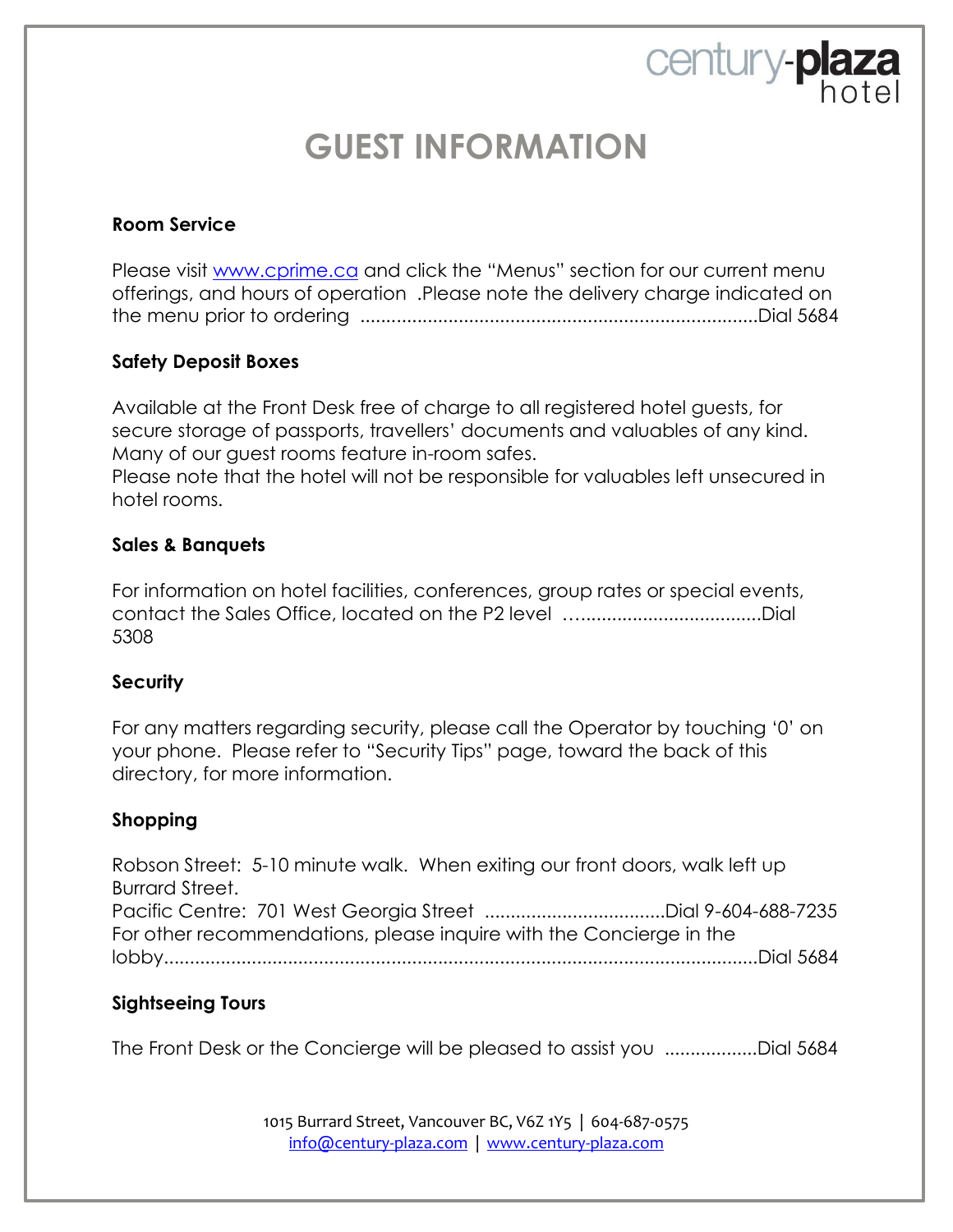century-plaza

#### **Swimming Pool (CURRENTLY CLOSED DUE TO COVID-19)**

Located on the LL (Lower Lobby) level, open from 8:00 am – 10:00 pm. Please use your hotel room key to access. Towels are provided in the locker rooms.

#### **Taxi**

Available at the hotel front entrance, or contact the Front Desk ………....Dial 5684

#### **Telephone**

Please refer to "Telephone" instructions on the next page for more information.

#### **Vending Machines**

Beverage and snack vending machines are located on the P2 level. The machines accept coins only, and change is available either at the front desk, or in our 5<sup>th</sup> floor Guest Amenity Room.

#### **Wake-Up Calls**

Please refer to "Wake-Up Call Instructions" on the next pages for more information, or contact the Front Desk.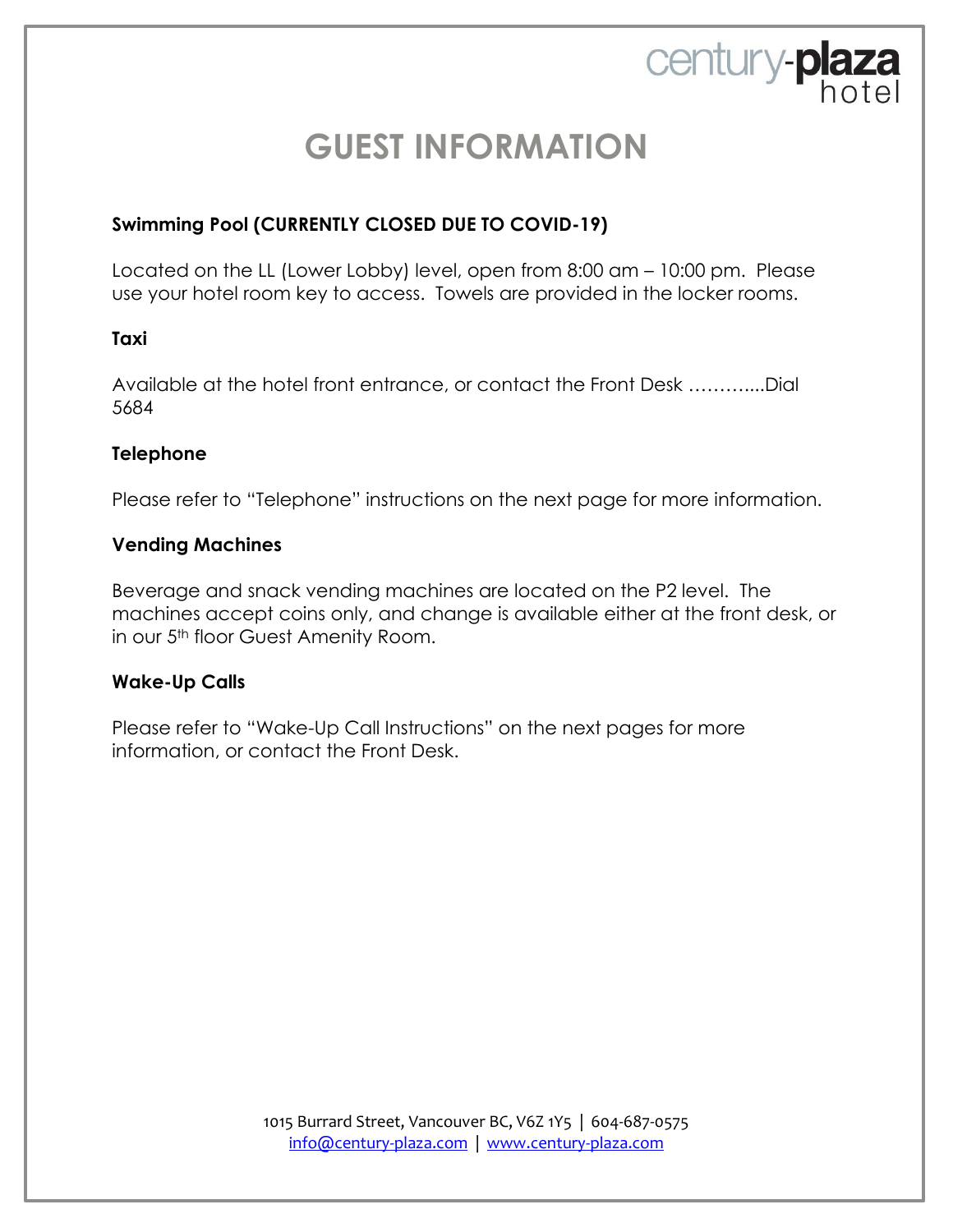century-plaza

### **HOTEL PHONE INSTRUCTIONS**

Cost per local calls and toll-free calls is 65 cents.

#### **Phone Calls**

| Room to Room Calls |  |
|--------------------|--|
|                    |  |
|                    |  |
|                    |  |
|                    |  |
|                    |  |

#### **Long Distance Calls**

Direct ……………………………………………...…..Dial 9 + 1 + Area Code + Number Operator-Assisted, Credit Card, Collect …….... Dial 9 + 0 + Area Code + Number Calling Card Calls (Cost \$1.05 plus taxes) ……. Dial 9 + 0 + Area Code + Number After Tone, enter your card  $#$  + PIN (14 digits).

Note: you will be charged for a long distance call if the line rings more than 45 seconds (above 10 rings) regardless of whether or not the party answers.

#### **International Calls**

Direct ………….…………….………………… Dial 9 + 011 + Country Code + Number Service Charges are applicable to local, credit card, and collect calls.

#### **Message Light**

When red light on phone is flashing ...…………………….……...…………….Dial 4010

#### **Retrieving Voicemail From Your Room**

If you have the red light flashing on your phone, you either have voicemail or messages waiting for you. Dial 4010.

The system will inform you if there is a voicemail; alternatively, press '0' to be connected to the Operator to check if there is a message waiting for you. You can also program your own voicemail greeting or set passwords for your voicemail from your room phone by Dialing 4010.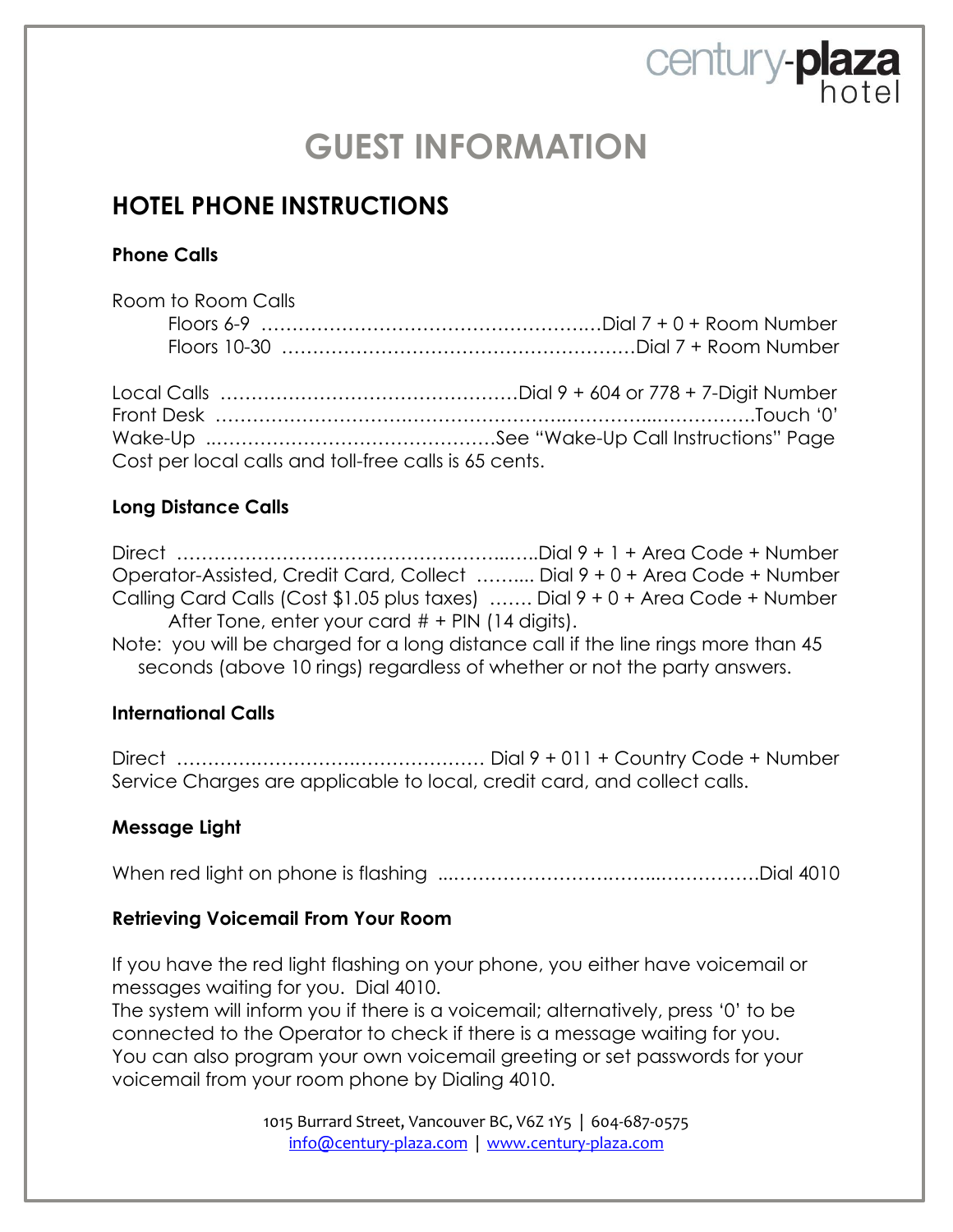century-plaza

### **WAKE-UP CALL INSTRUCTIONS**

#### **To Set your Wake-Up Call**

- 1. Pick up the handset of your telephone, and dial \*90
	- -You will hear 3 short tones, followed by the dial tone.
- 2. Using the keypad, enter the time you wish to receive your Wake-Up Call -The time must be entered using the 24-hour clock format (for example, if you would like to be woken up at 9:00 am, please enter "0900".

-Once you've entered the time, you will hear 3 short tones, then silence.

3. Hang up the telephone. Your Wake-Up Call is now set.

#### **To Change your Wake-Up Call (or if you make a mistake)**

-Follow the above instructions again to change your Wake-Up Call time.

#### **To Set a 2nd Wake-Up Call**

-Follow the same instructions as above for setting your 2nd Wake-Up Call time, however this time please press the \* button before entering your time. (for example, if you would like your 2nd Wake-Up Call to be at 9:30 am, instead of entering "0930, please enter "\*0930"). Performing this action will not erase your 1st Wake-Up Call.

#### **To Delete your Wake-Up Calls**

- 1. Pick up the handset of your telephone, and dial \*90
	- -You will hear 3 short tones, followed by the dial tone.
- 2. Using the keypad:
	- -Press # to delete your 1st Wake-Up Call, OR
	- -Press \* then # to delete your 2nd Wake-Up Call (if applicable)
	- -You will hear 3 short tones, then silence.
- 3. Hang up the telephone. Your Wake-Up Call is now deleted.
- 4. To also delete your 2nd Wake-Up Call, please repeat these instructions and take note of the different action required in step 2.
- 5. To set new Wake-Up Calls again, please follow the instructions at the top of this page.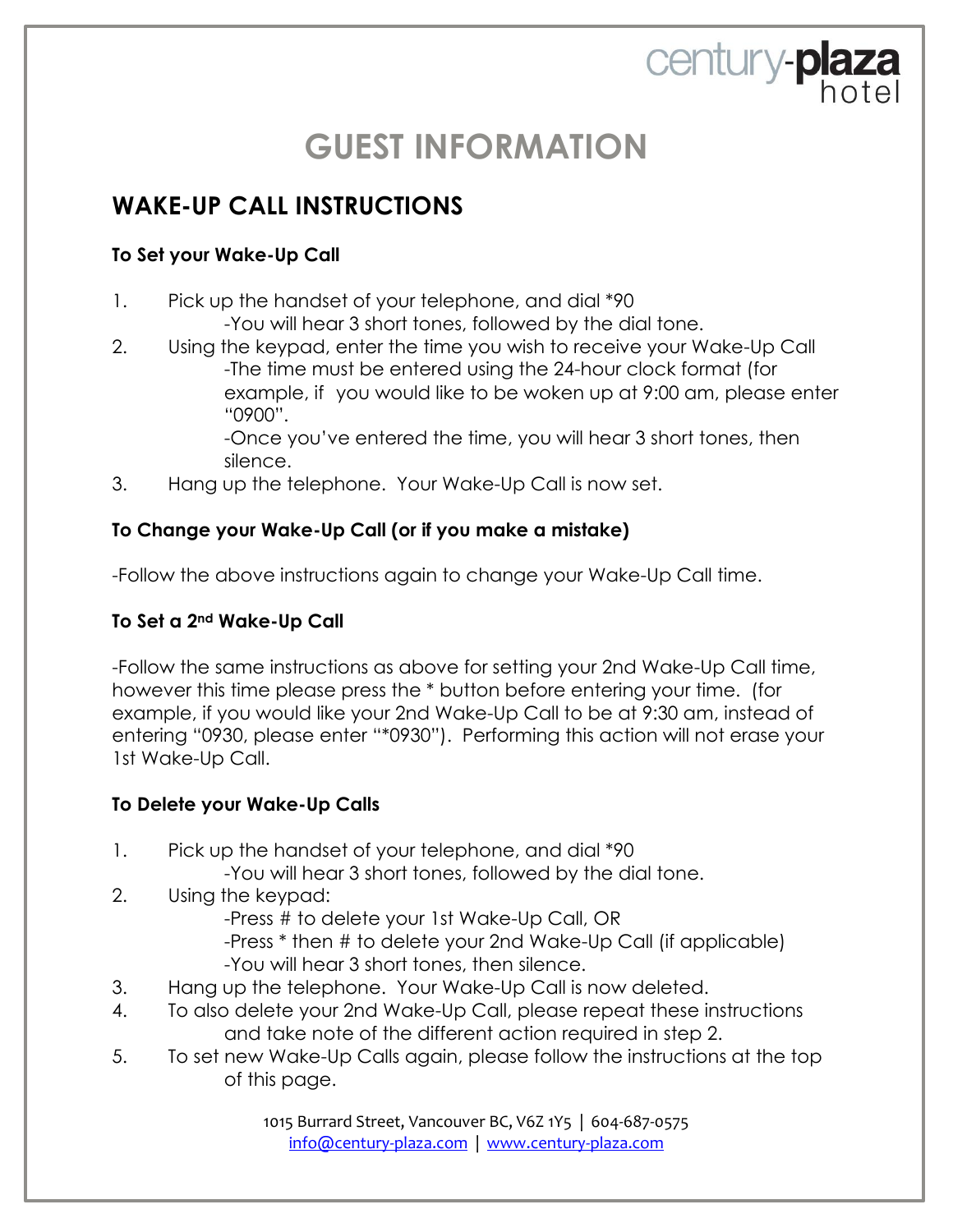century-plaza

### **SECURITY INFORMATION**

We encourage you to become familiar with the location of fire exits, alarms and extinguishers nearest your guest room, and to know how to get to them in the event of an emergency. Please review the below information.

#### **Valuables**

For your protection, it is advisable that all guests place their valuables in your in-room safe (if available in your room), or a safety deposit box located at the Front Desk. There is no charge. Otherwise, the hotel is unable to accept responsibility for the loss or damage to guest property.

#### **Door Locks**

Our room keys are coded to ensure that only your key will provide entry to your guest room. Please remember your room number or save the key card envelope which you received at the time of registration. Please see the Front Desk if you have lost your key, so a new one may be issued and the old key deactivated. For additional security, please utilize the deadbolt on your door upon entry to your guest room.

#### **Door Viewer**

Your guest room is equipped with a door viewer which permits you to view the corridor outside your room without opening the door. Before answering a knock, please use the door viewer. Employees are required to wear name tags. If a person claims to be an employee, call the Front Desk and ask if someone from our staff is supposed to have access to your room, and for what purpose. Touch '0'.

#### **Room Number**

Hotel personnel are instructed not to give out room numbers of registered guests. You may be connected to another room by touching '0' and giving the last name.

#### **Security Assistance**

Our desire is to make your stay enjoyable and free from unpleasant incidents. If you notice suspicious activity or have need of special assistance, please call the Manager on Duty at any time. Touch '0'.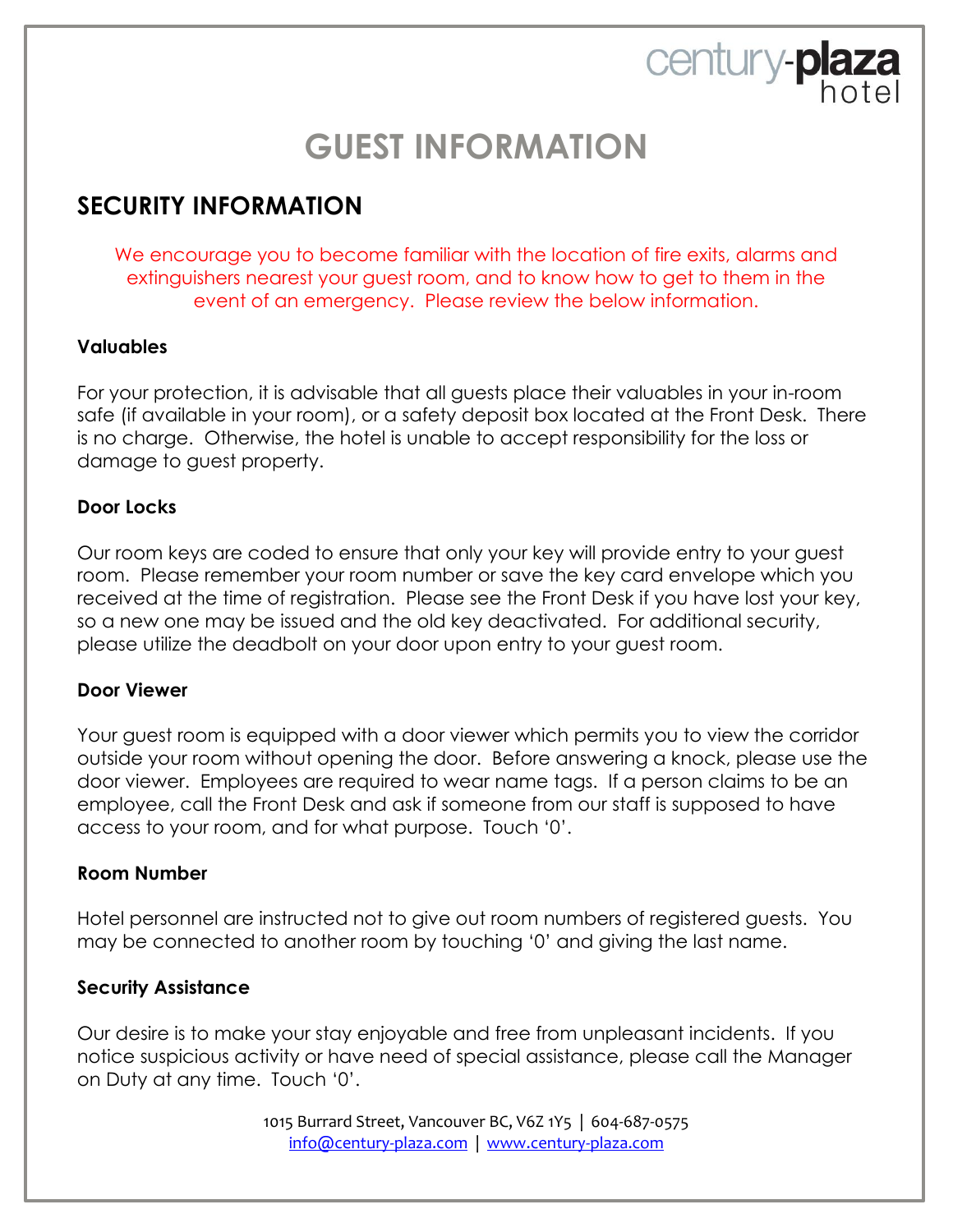century-plaza

### **FIRE AND SAFETY INFORMATION**

#### **Pre-Planning**

- Find the 2 fire exits nearest to your room.
- Count the number of doors between your room & the exit stairways in both directions.
- Elevators are NEVER to be used in the event of a fire.
- Know the location of the fire alarm. Read the instructions. If there is a fire, do not hesitate to pull the alarm.
- Begin your evacuation when the fire alarm sounds.
- Do not forget your room key.

#### **Fire In Your Room**

- Leave your room and close the door to prevent fire from spreading.
- Pull the nearest fire alarm.
- Proceed to the nearest stairway exit.
- Do not use the elevator.

#### **Fire In The Building**

- When you hear the fire alarm, act DO NOT INVESTIGATE.
- Leave the building if you can. Take a wet towel with you to cover your nose and mouth if there is smoke.
- Feel the door. If it is cool, open it slowly. Close the door behind you. Go to the nearest exit.
- If there is smoke in the corridor, crawl to the nearest exist as fresh air will be near the floor.
- If you can't make it to the nearest exit, try the second closest exit. Count the doors and take your key so you can return to the room if you cannot proceed to either exit.
- If possible, knock on doors as you are leaving to warn others.

### **(CONTINUED ON NEXT PAGE)**